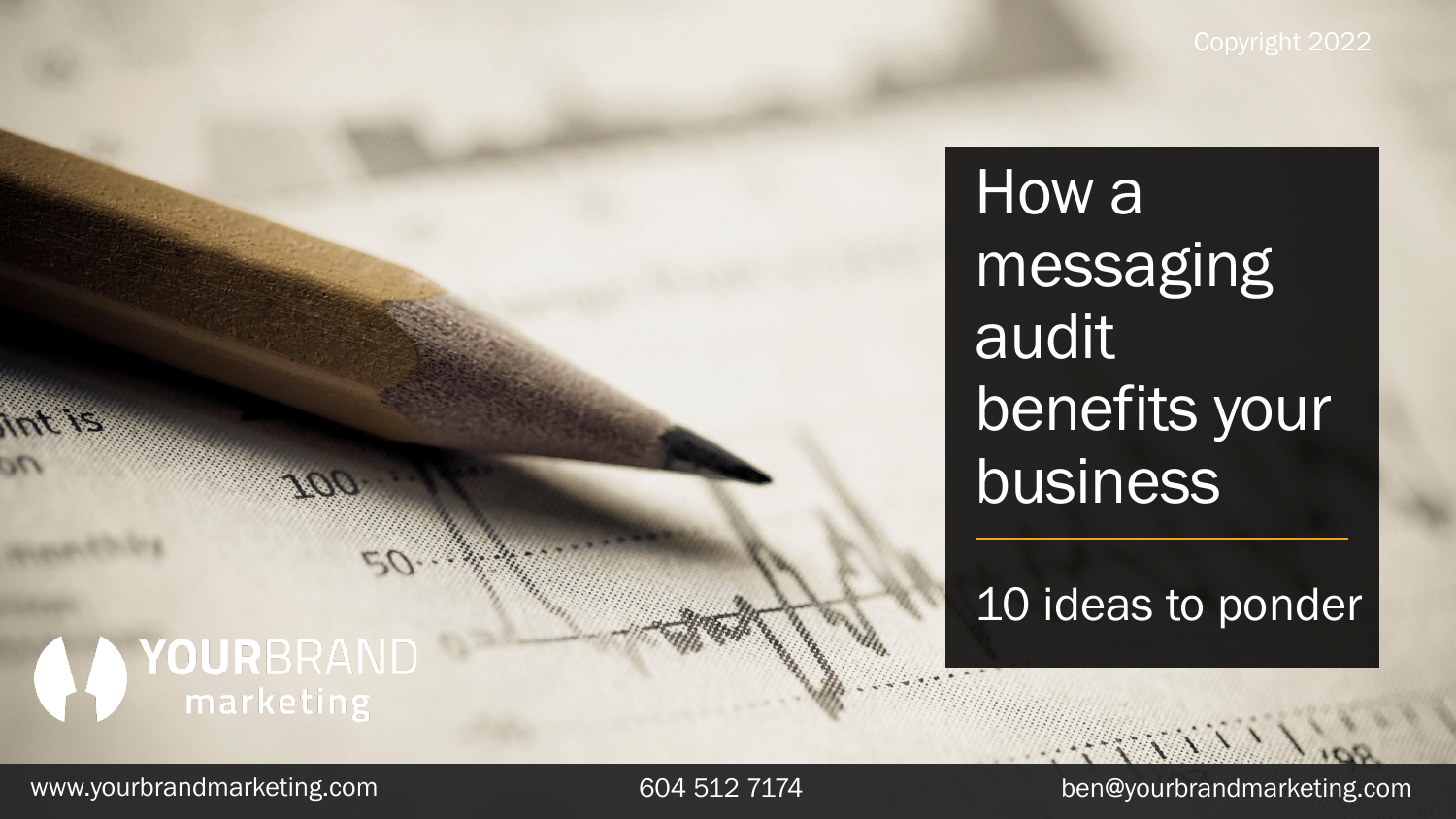Everyone in your office can explain clearly and effectively what you do, why you do it, and for whom.

## **A YOUR**BRAND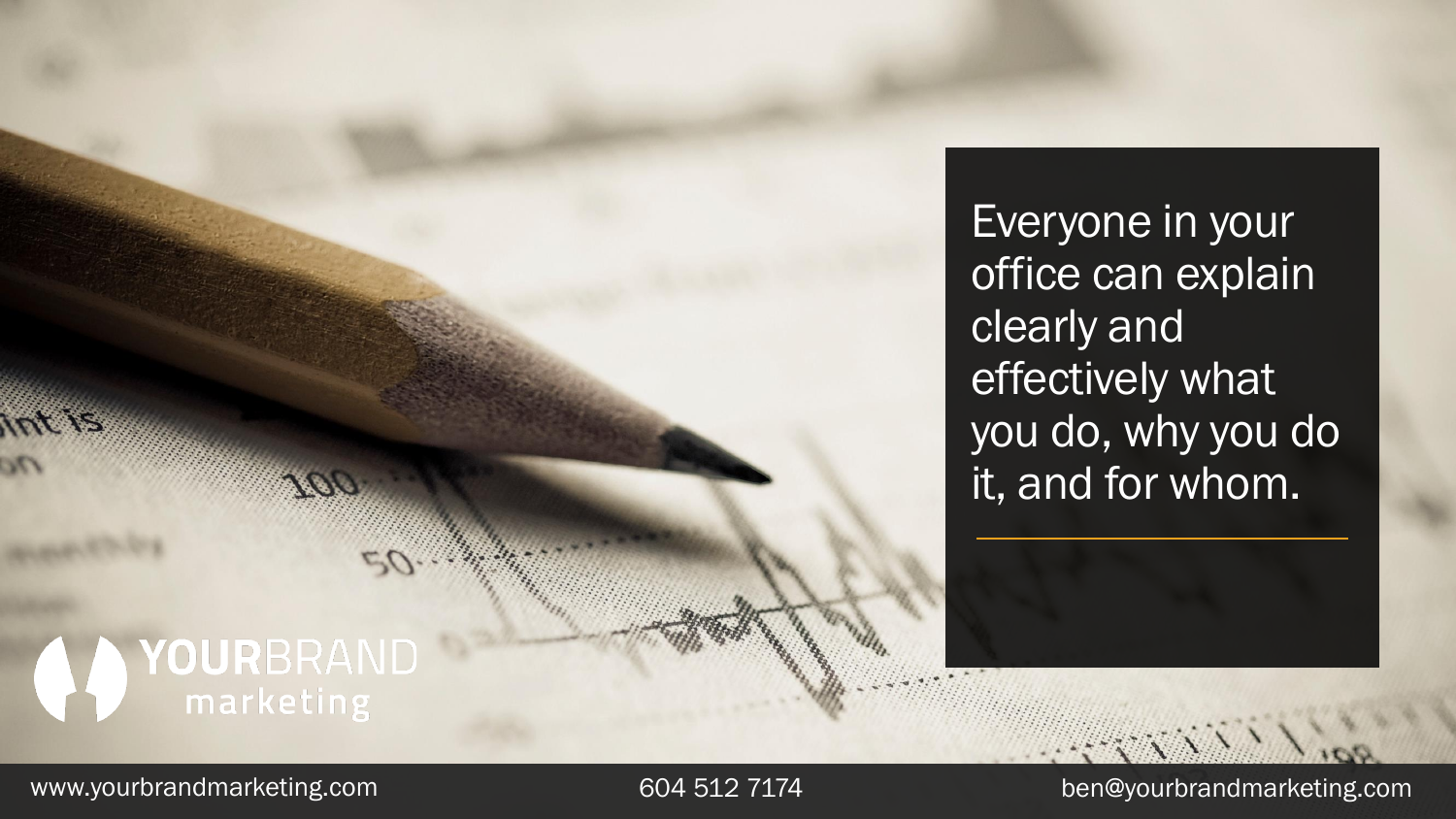Your clients can explain what you do, why you do it, and understand why they should work with you

## YOURBRAND<br>
marketing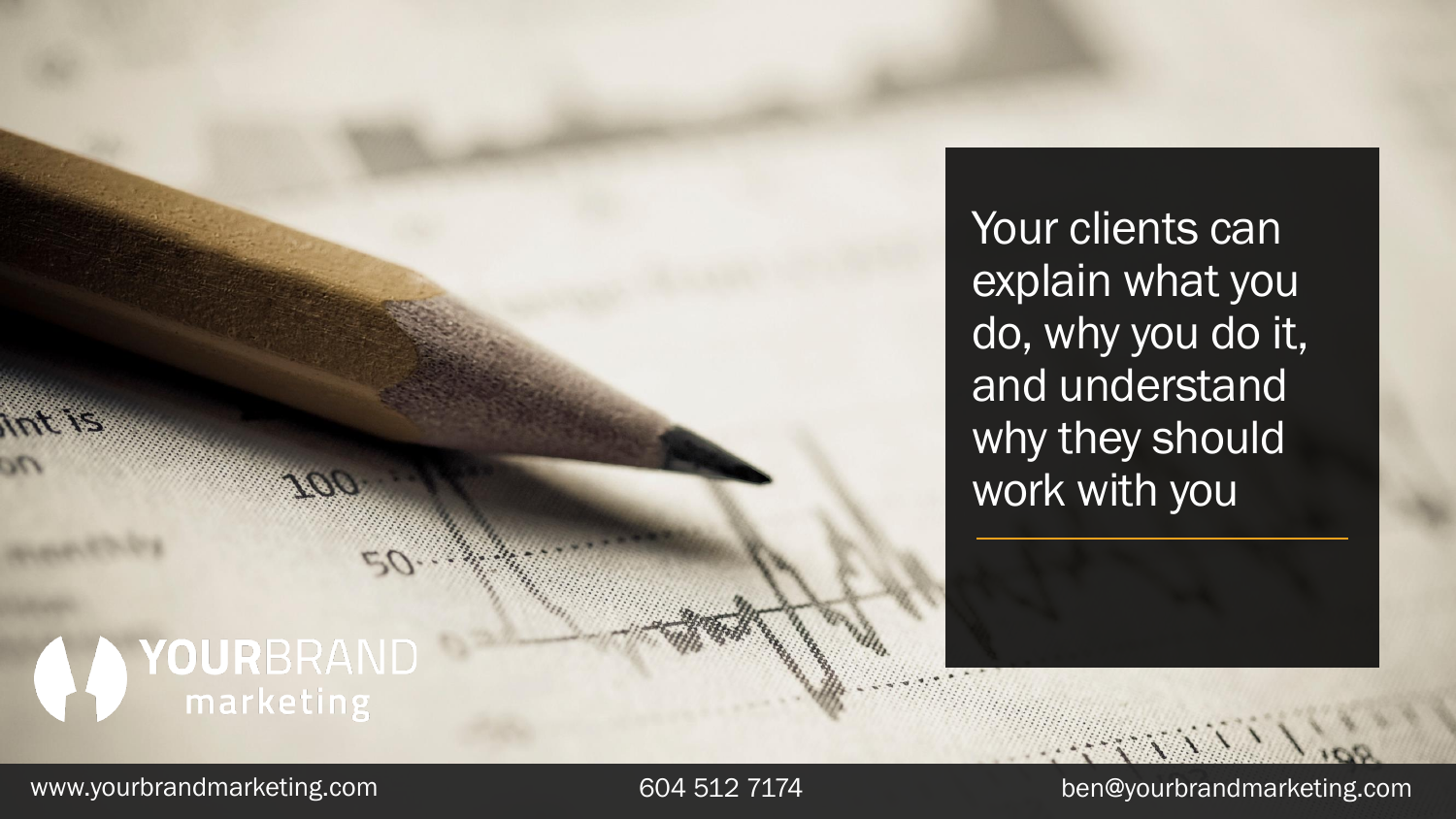Your website tells your story so that prospects understand how you benefit them and they engage with you

# YOURBRAND<br>
marketing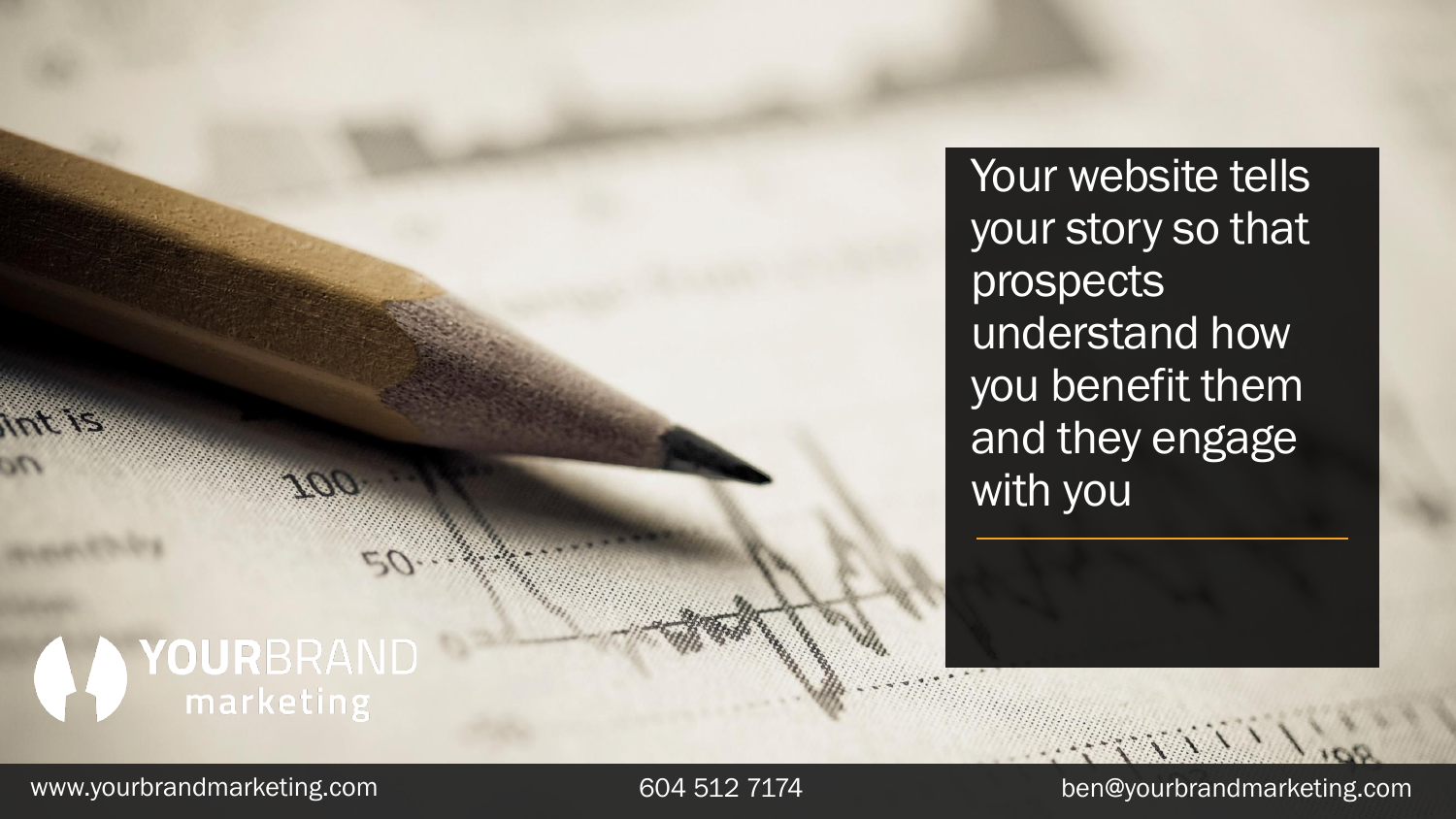Your social media is consistent, onbrand, and onmessage giving people impetus to connect with you

# YOURBRAND<br>
marketing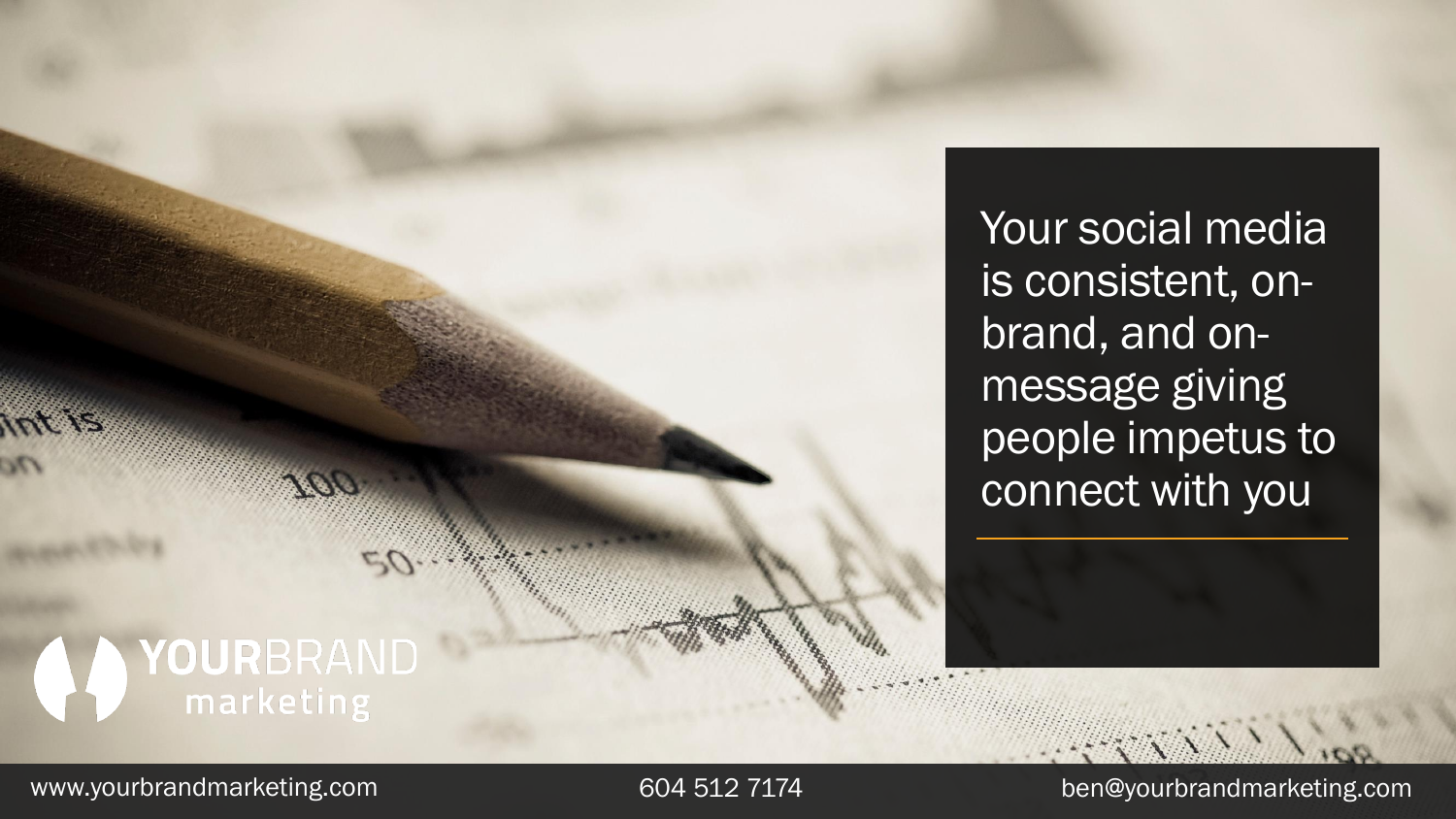Any employee, when asked to tell your brand story, can, and has internalized it to make it their own

### YOURBRAND<br>
marketing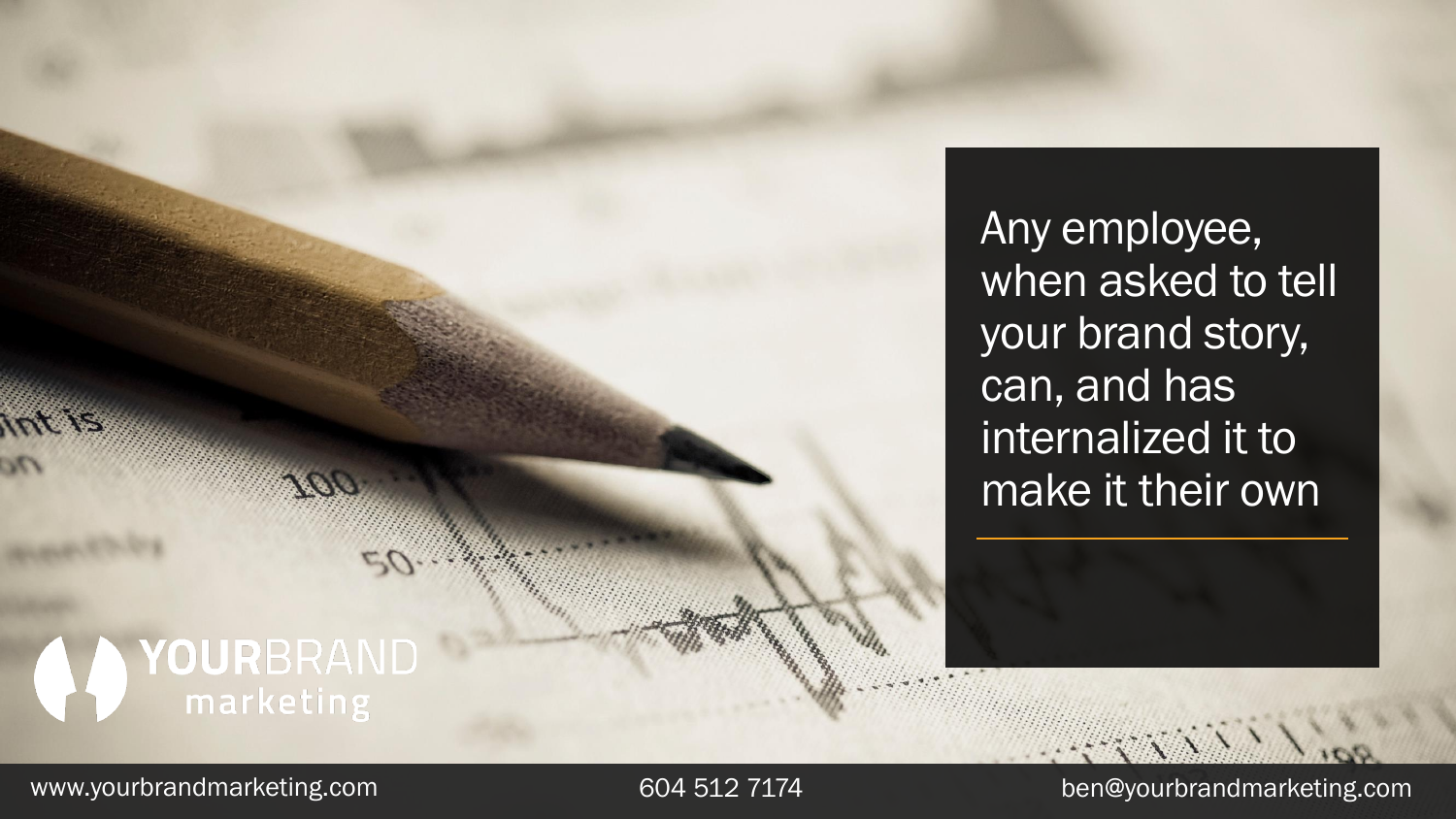Your marketing matches the expectations of customers when they interact with your team

# YOURBRAND<br>
marketing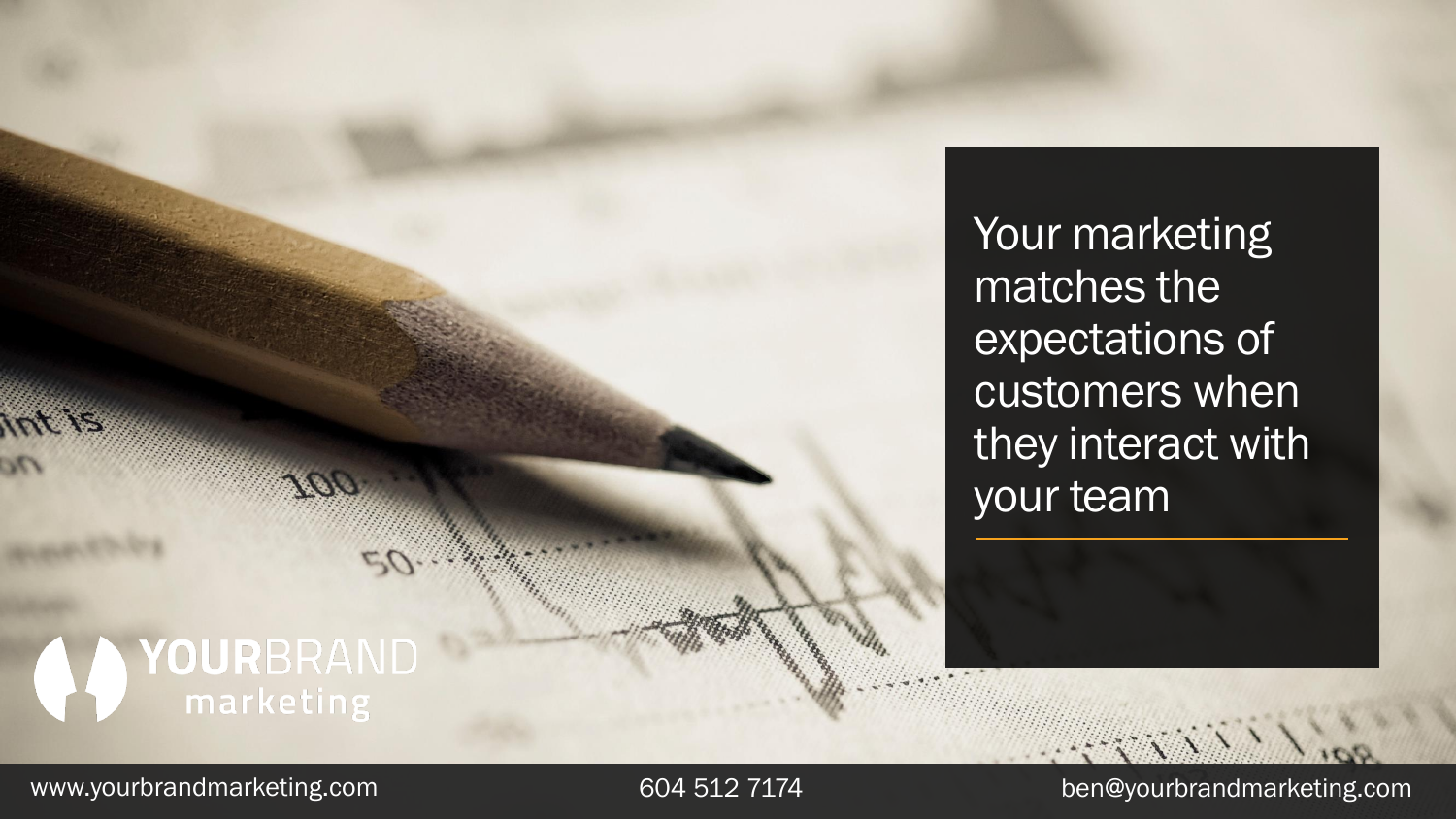Your message is consistent online and offline, building confidence in your brand

# YOURBRAND<br>
marketing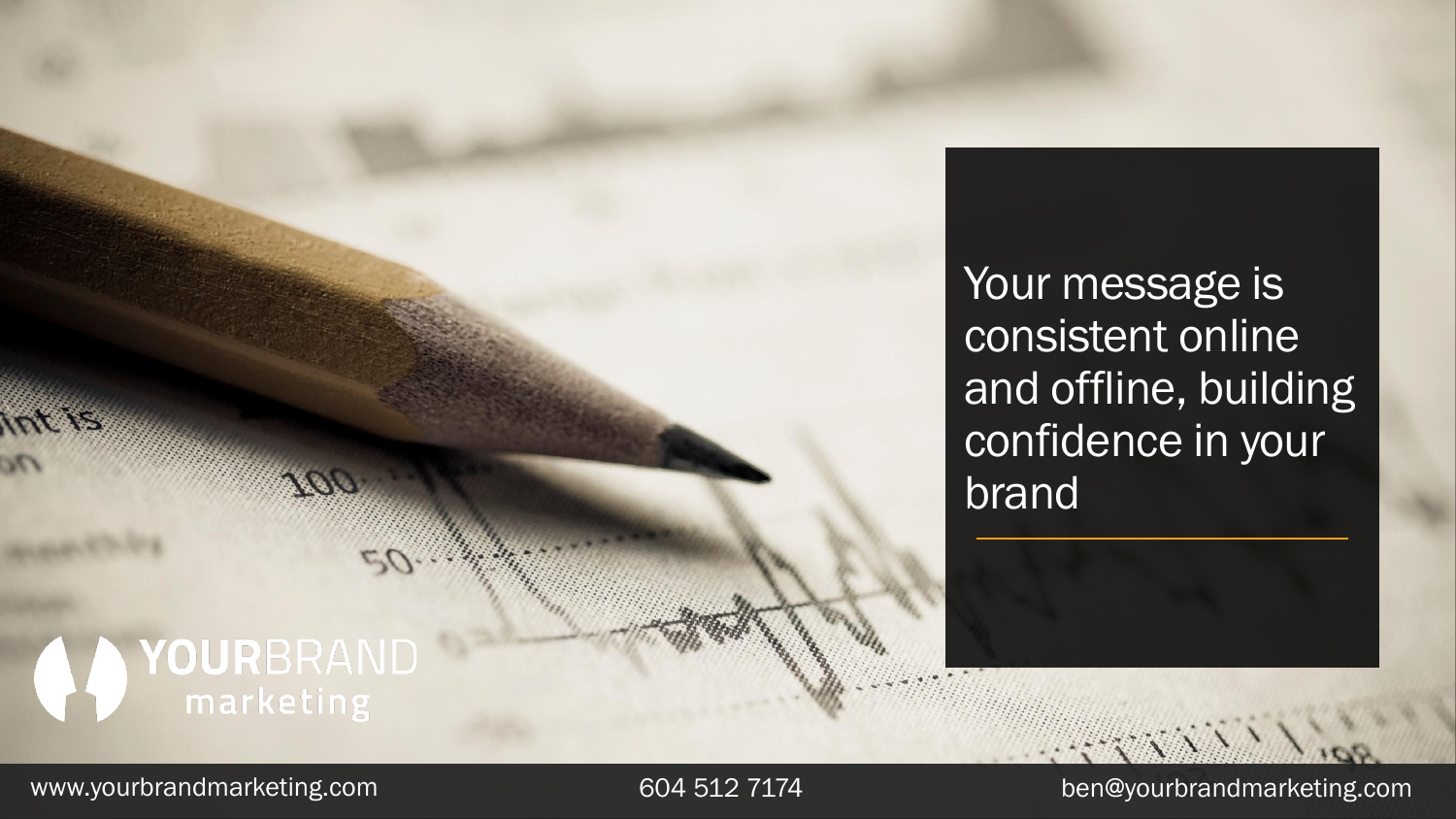Your message attracts the right types of clients who are profitable and have a desire and ability to buy

## YOURBRAND<br>Marketing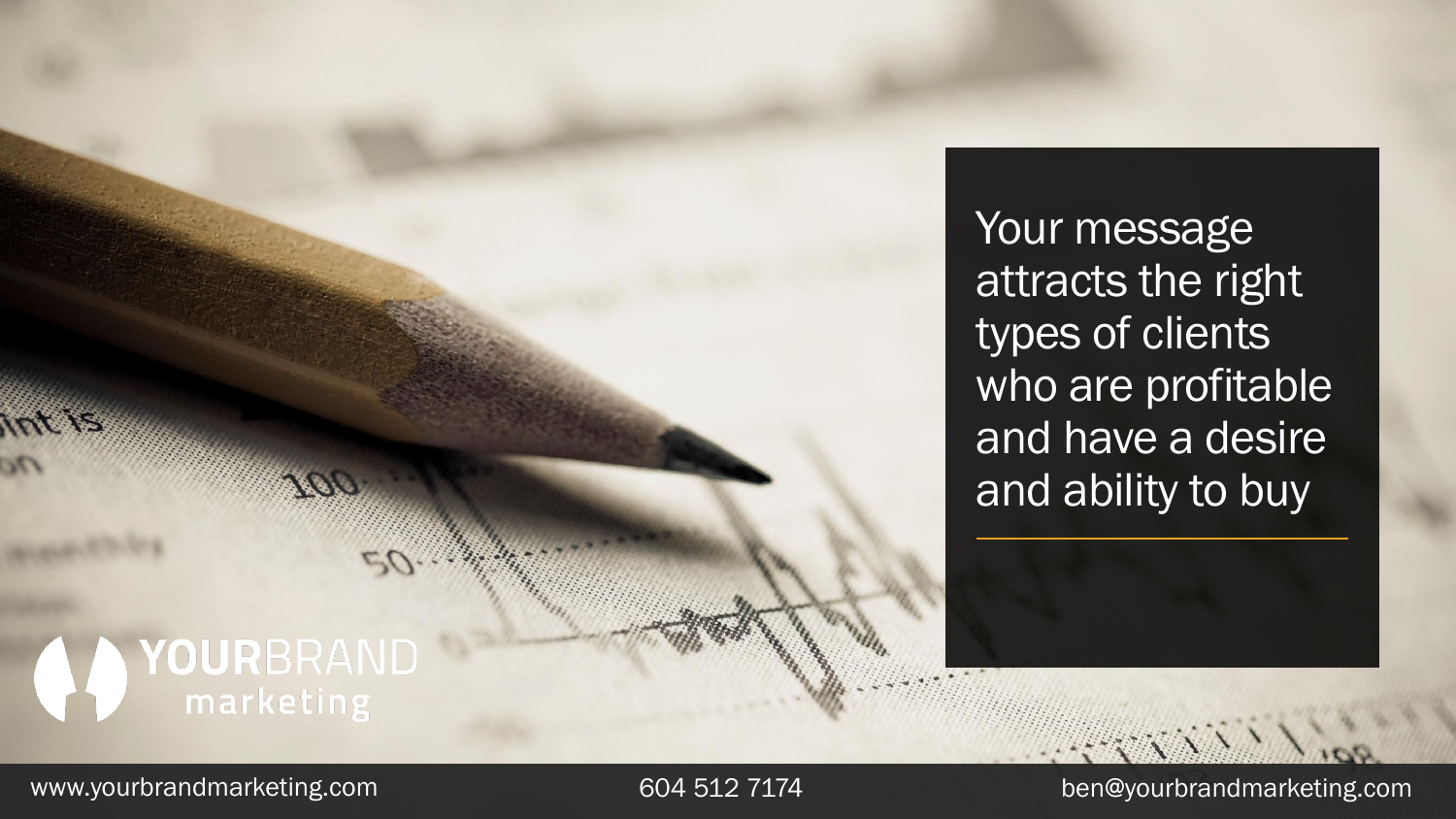Your suppliers understand your challenges and how to help you to become more profitable

# YOURBRAND<br>
marketing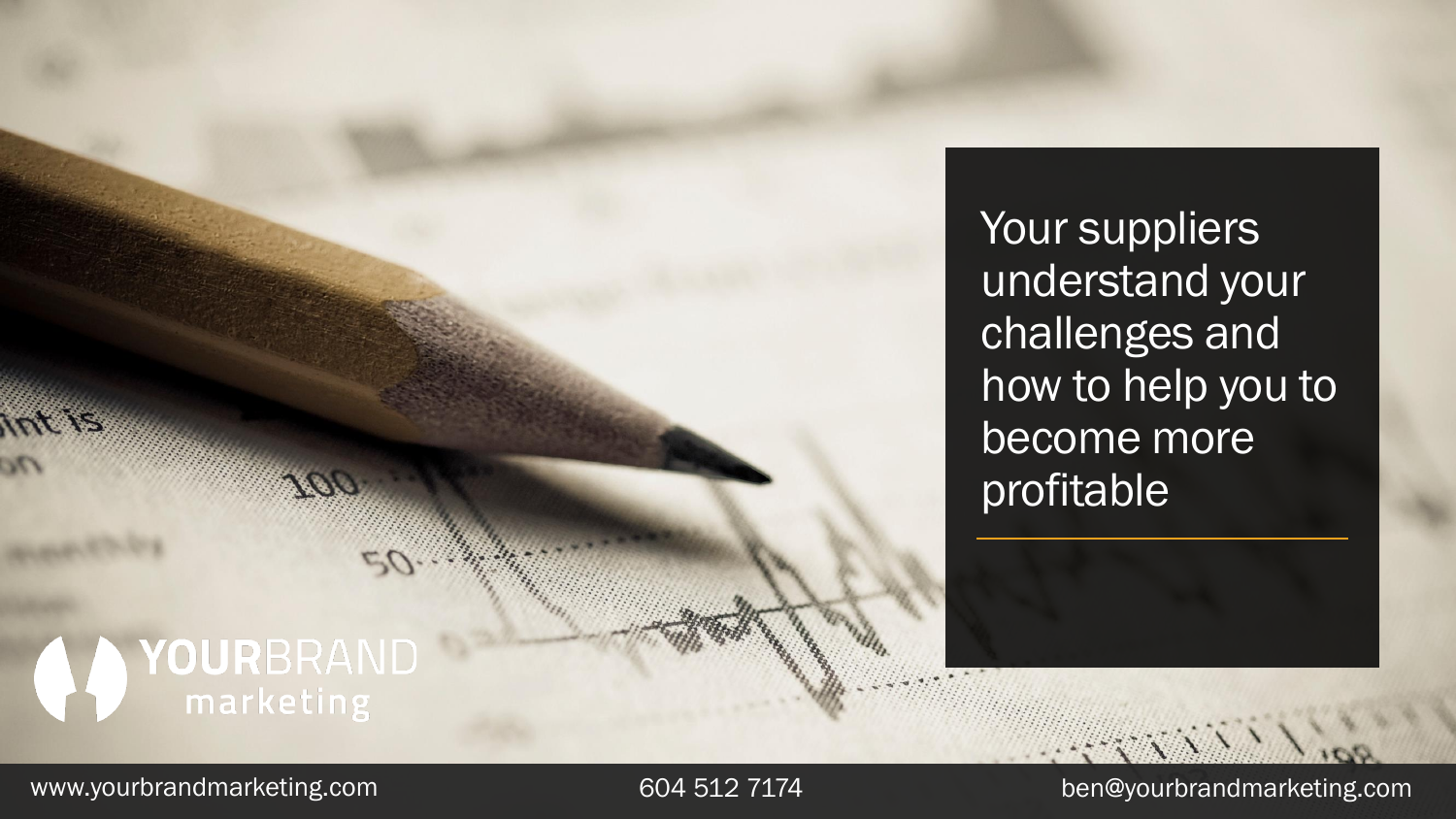Your messaging focuses on what your customers care about, and gives them reason to tell your story to others

### YOURBRAND<br>Marketing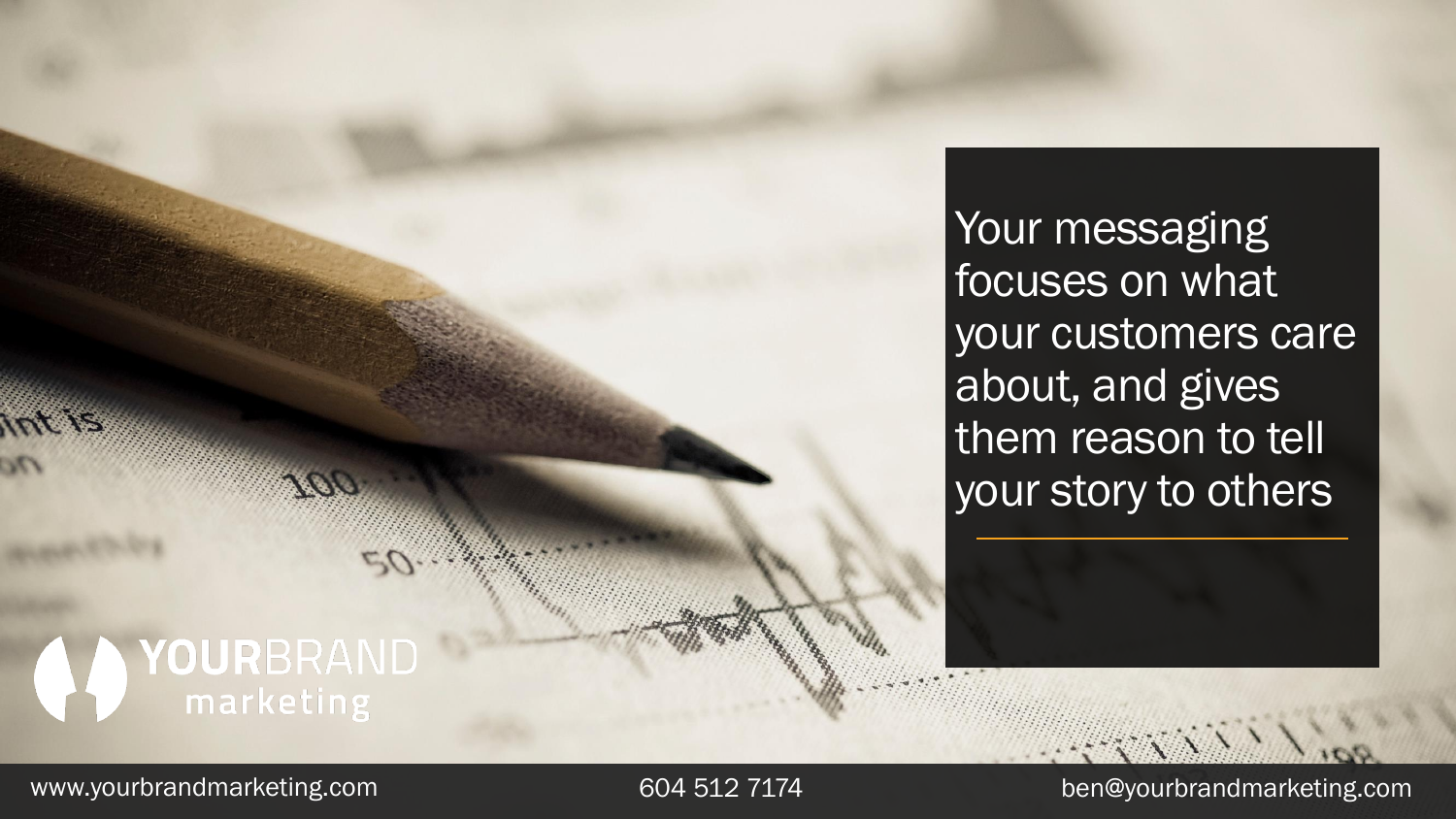What could you achieve if your messaging was understood, valued, and acted upon by clients and employees alike?

## YOURBRAND<br>
marketing